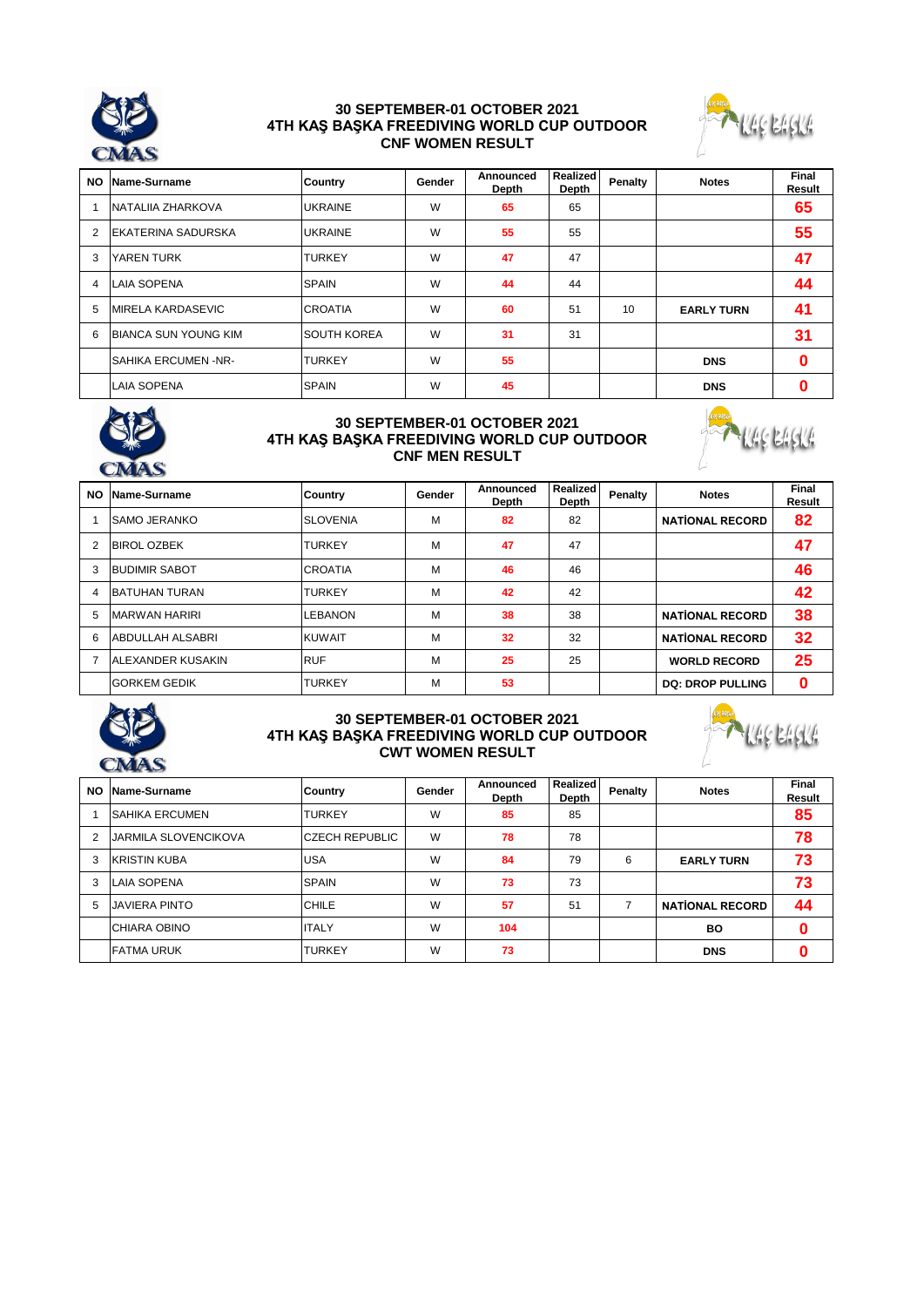

### **30 SEPTEMBER-01 OCTOBER 2021 4TH KAŞ BAŞKA FREEDIVING WORLD CUP OUTDOOR CWT MEN RESULT**



| <b>NO</b>      | Name-Surname                  | <b>Country</b>        | Gender | Announced<br><b>Depth</b> | <b>Realized</b><br>Depth | Penalty | <b>Notes</b>           | Final<br>Result |
|----------------|-------------------------------|-----------------------|--------|---------------------------|--------------------------|---------|------------------------|-----------------|
|                | <b>VINCENZO FERRI</b>         | <b>ITALY</b>          | M      | 108                       | 108                      |         |                        | 108             |
| $\overline{2}$ | <b>OMAR AL GHAILANI</b>       | <b>OMAN</b>           | M      | 101                       | 101                      |         | <b>NATIONAL RECORD</b> | 101             |
| 3              | ANTONIO MOGAVERO              | <b>ITALY</b>          | M      | 96                        | 96                       |         |                        | 96              |
| 4              | <b>STEPHANE TOURREAU</b>      | <b>FRANCE</b>         | M      | 101                       | 99                       | 3       | <b>EARLY RETURN</b>    | 96              |
| 5              | MARTIN ZAJAC                  | <b>SLOVAKIA</b>       | M      | 91                        | 91                       |         | <b>NATIONAL RECORD</b> | 91              |
| 6              | <b>PAVEL SOUKUP</b>           | <b>CZECH REPUBLIC</b> | M      | 88                        | 88                       |         |                        | 88              |
| $\overline{7}$ | <b>CRISTIAN CASTANO VILLA</b> | <b>COLOMBIA</b>       | M      | 85                        | 85                       |         | <b>NATIONAL RECORD</b> | 85              |
| 8              | <b>PETR VALA</b>              | <b>CZECH REPUBLIC</b> | M      | 90                        | 82                       | 9       | <b>EARLY RETURN</b>    | 73              |
| 9              | <b>DANIEL KOVAL</b>           | <b>USA</b>            | M      | 95                        | 82                       | 14      | <b>EARLY RETURN</b>    | 68              |
| 10             | <b>HASSAN ALSHARRAH</b>       | <b>KUWAIT</b>         | M      | 46                        | 46                       |         | <b>NATIONAL RECORD</b> | 46              |
|                | <b>IDAVIDE CARRERA - NR</b>   | <b>ITALY</b>          | M      | 124                       |                          |         | BO.                    | $\bf{0}$        |



### **30 SEPTEMBER-01 OCTOBER 2021 4TH KAŞ BAŞKA FREEDIVING WORLD CUP OUTDOOR CWT-BF WOMEN RESULT**



| <b>NO</b> | Name-Surname                | Country               | Gender | Announced<br><b>Depth</b> | Realized<br><b>Depth</b> | Penalty | <b>Notes</b>           | Final<br>Result |
|-----------|-----------------------------|-----------------------|--------|---------------------------|--------------------------|---------|------------------------|-----------------|
| 1         | <b>ALENKA ARTNIK</b>        | <b>SLOVENIA</b>       | W      | 106                       | 106                      |         | <b>WORLD RECORD</b>    | 106             |
| 2         | <b>ALESSIA ZECCHINI</b>     | <b>ITALY</b>          | W      | 105                       | 105                      |         | <b>WORLD RECORD</b>    | 105             |
| 3         | NATALIIA ZHARKOVA           | <b>UKRAINE</b>        | W      | 94                        | 94                       |         | <b>NATIONAL RECORD</b> | 94              |
| 4         | <b>ENCHANTE GALLARDO</b>    | <b>USA</b>            | W      | 75                        | 75                       |         |                        | 75              |
| 5         | <b>ISABEL SANCHEZ</b>       | <b>SPAIN</b>          | W      | 72                        | 72                       |         | <b>NATIONAL RECORD</b> | 72              |
| 6         | <b>JARMILA SLOVENCIKOVA</b> | <b>CZECH REPUBLIC</b> | W      | 57                        | 57                       |         |                        | 57              |
| 7         | YASEMIN ULUCAN              | <b>TURKEY</b>         | W      | 56                        | 56                       |         |                        | 56              |
| 8         | <b>MIRELA KARDASEVIC</b>    | <b>CROATIA</b>        | W      | 74                        | 65                       | 10      | <b>EARLY RETURN</b>    | 55              |
| 8         | <b>JAVIERA PINTO</b>        | CHILE                 | W      | 48                        | 48                       |         |                        | 48              |
| 10        | <b>EKATERINA SADURSKA</b>   | <b>UKRAINE</b>        | W      | 63                        | 56                       | 8       |                        | 48              |
| 11        | <b>DIDEM KARA</b>           | <b>TURKEY</b>         | W      | 47                        | 47                       |         |                        | 47              |
| 12        | <b>BILGE CINGIGIRAY</b>     | <b>TURKEY</b>         | W      | 55                        | 47                       | 9       | <b>EARLY RETURN</b>    | 38              |
| 13        | <b>PAMELA SAGHBINI</b>      | <b>LEBANON</b>        | W      | 26                        | 26                       |         | <b>NATIONAL RECORD</b> | 26              |
| 14        | <b>HIBA SAKINI</b>          | <b>LEBANON</b>        | W      | 30                        | 22                       | 9       | <b>EARLY RETURN</b>    | 13              |
|           | <b>FATMA URUK</b>           | <b>TURKEY</b>         | W      | 75                        | 5                        | 75      | <b>DQ: NO PROTOKOL</b> | $\bf{0}$        |
|           | <b>SAHIKA ERCUMEN</b>       | <b>TURKEY</b>         | W      | 79                        |                          |         | <b>DNS</b>             | $\bf{0}$        |
|           | <b>LAIA SOPENA</b>          | <b>SPAIN</b>          | W      | 60                        |                          |         | <b>DNS</b>             | $\bf{0}$        |
|           | <b>BIRGUL ERKEN</b>         | <b>TURKEY</b>         | W      | 81                        |                          |         | <b>DNS</b>             | $\bf{0}$        |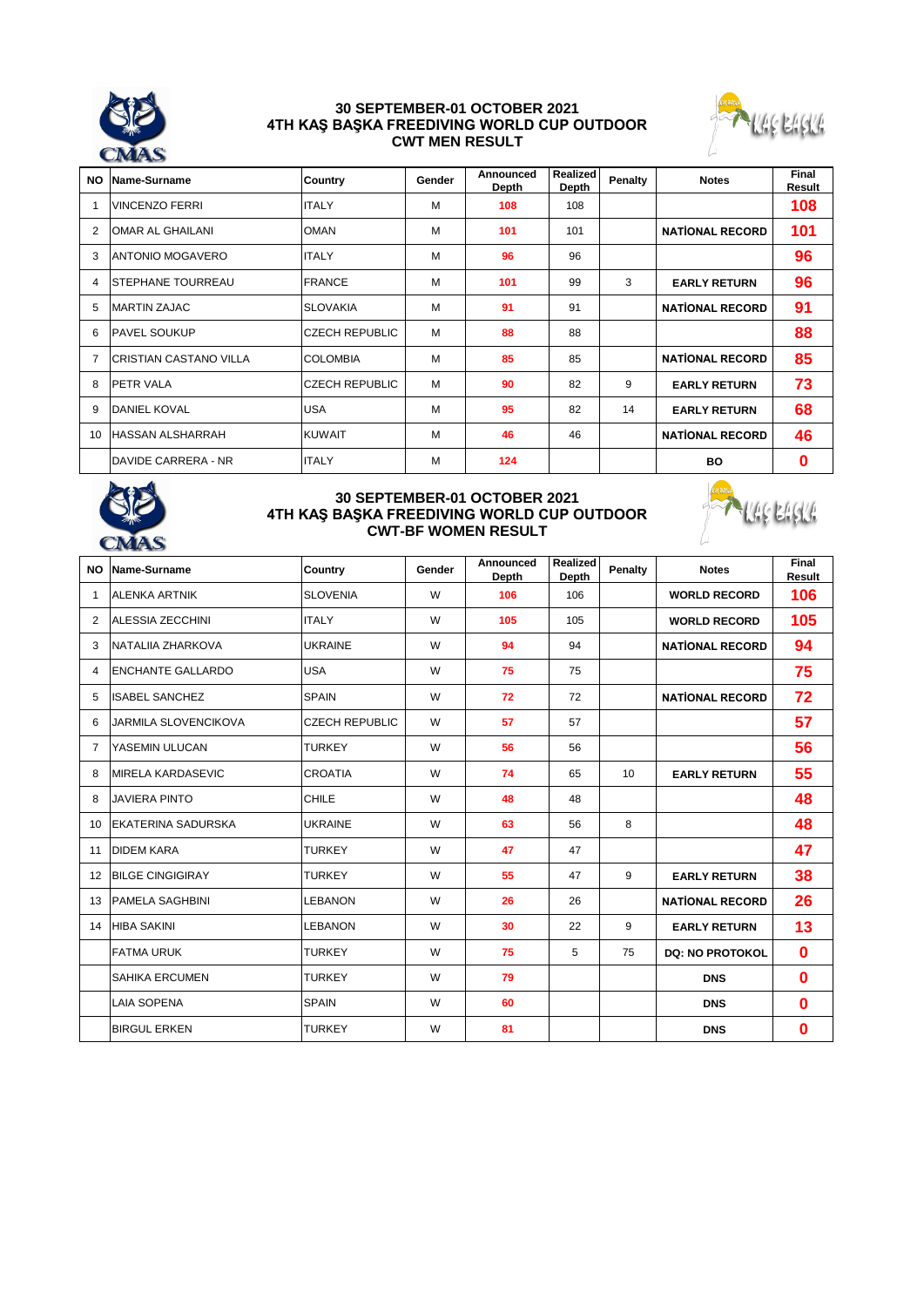

#### **30 SEPTEMBER-01 OCTOBER 2021 4TH KAŞ BAŞKA FREEDIVING WORLD CUP OUTDOOR CWT-BF MEN RESULT**



| <b>NO</b>      | Name-Surname              | <b>Country</b>        | Gender | Announced<br><b>Depth</b> | Realized<br><b>Depth</b> | Penalty | <b>Notes</b>           | <b>Final</b><br>Result |
|----------------|---------------------------|-----------------------|--------|---------------------------|--------------------------|---------|------------------------|------------------------|
|                | <b>MARTIN ZAJAC</b>       | <b>SLOVAKIA</b>       | M      | 88                        | 88                       |         | <b>NATIONAL RECORD</b> | 88                     |
| $\overline{2}$ | DANIEL ARIAS              | <b>CHILE</b>          | M      | 75                        | 75                       |         | <b>NATIONAL RECORD</b> | 75                     |
| 3              | <b>SERKAN TOPRAK</b>      | <b>TURKEY</b>         | M      | 73                        | 73                       |         |                        | 73                     |
| $\overline{4}$ | <b>JAPEC JAKOPIN</b>      | <b>SLOVENIA</b>       | M      | 61                        | 61                       |         |                        | 61                     |
| 5              | <b>ABDULLAH ALEMRAN</b>   | <b>KUWAIT</b>         | м      | 60                        | 60                       |         | <b>NATIONAL RECORD</b> | 60                     |
| 5              | AMIN JADIDI               | <b>IRAN</b>           | M      | 60                        | 60                       |         | <b>NATIONAL RECORD</b> | 60                     |
| 7              | <b>MARC BOU MANSOUR</b>   | <b>LEBANON</b>        | M      | 58                        | 58                       |         | <b>NATIONAL RECORD</b> | 58                     |
| 8              | <b>JAKOV PELJUSIC</b>     | <b>CROATIA</b>        | M      | 55                        | 55                       |         |                        | 55                     |
| 10             | <b>PETR VALA</b>          | <b>CZECH REPUBLIC</b> | м      | 81                        | 67                       | 15      | <b>EARLY RETURN</b>    | 52                     |
| 11             | <b>DENIS NOVOTORZHIN</b>  | AZERBAIJAN            | M      | 60                        | 53                       | 8       | <b>EARLY RETURN</b>    | 45                     |
|                | <b>VINCENZO FERRI</b>     | <b>ITALY</b>          | м      | 105                       | 105                      | 105     | <b>BO</b>              | $\bf{0}$               |
|                | <b>HASAN BORAN SENDIL</b> | <b>TURKEY</b>         | M      | 35                        |                          |         | <b>DNS</b>             | $\bf{0}$               |



### **30 SEPTEMBER-01 OCTOBER 2021 4TH KAŞ BAŞKA FREEDIVING WORLD CUP OUTDOOR FIM WOMEN RESULT**



| <b>NO</b>      | Name-Surname             | Country        | Gender | Announced<br>Depth | <b>Realized</b><br>Depth | Penalty | <b>Notes</b>           | Final<br>Result |
|----------------|--------------------------|----------------|--------|--------------------|--------------------------|---------|------------------------|-----------------|
|                | <b>SAHIKA ERCUMEN</b>    | <b>TURKEY</b>  | W      | 81                 | 81                       |         | <b>NATIONAL RECORD</b> | 81              |
| $\overline{2}$ | <b>ENCHANTE GALLARDO</b> | <b>USA</b>     | W      | 76                 | 76                       |         | <b>NATIONAL RECORD</b> | 76              |
| $\overline{2}$ | <b>ISABEL SANCHEZ</b>    | <b>SPAIN</b>   | W      | 76                 | 76                       |         | <b>NATIONAL RECORD</b> | 76              |
| 4              | <b>OLGA RODNOVA</b>      | <b>RUF</b>     | W      | 73                 | 73                       |         | <b>NATIONAL RECORD</b> | 73              |
| 5              | <b>BIRGUL ERKEN</b>      | <b>TURKEY</b>  | W      | 72                 | 72                       |         |                        | 72              |
| 6              | <b>JAVIERA PINTO</b>     | CHILE          | W      | 51                 | 51                       |         | <b>NATIONAL RECORD</b> | 51              |
| 7              | <b>BILGE CINGIGIRAY</b>  | <b>TURKEY</b>  | W      | 55                 | 48                       | 8       |                        | 40              |
| 8              | <b>HIBA SKAINI</b>       | <b>LEBANON</b> | W      | 30                 | 30                       |         | <b>NATIONAL RECORD</b> | 30              |
| 9              | <b>PAMELA SAGHBINI</b>   | <b>LEBANON</b> | W      | 28                 | 21                       | 8       | <b>EARLY RETURN</b>    | 13              |
|                | <b>FATMA URUK</b>        | <b>TURKEY</b>  | W      | 73                 |                          |         | <b>DNS</b>             | 0               |